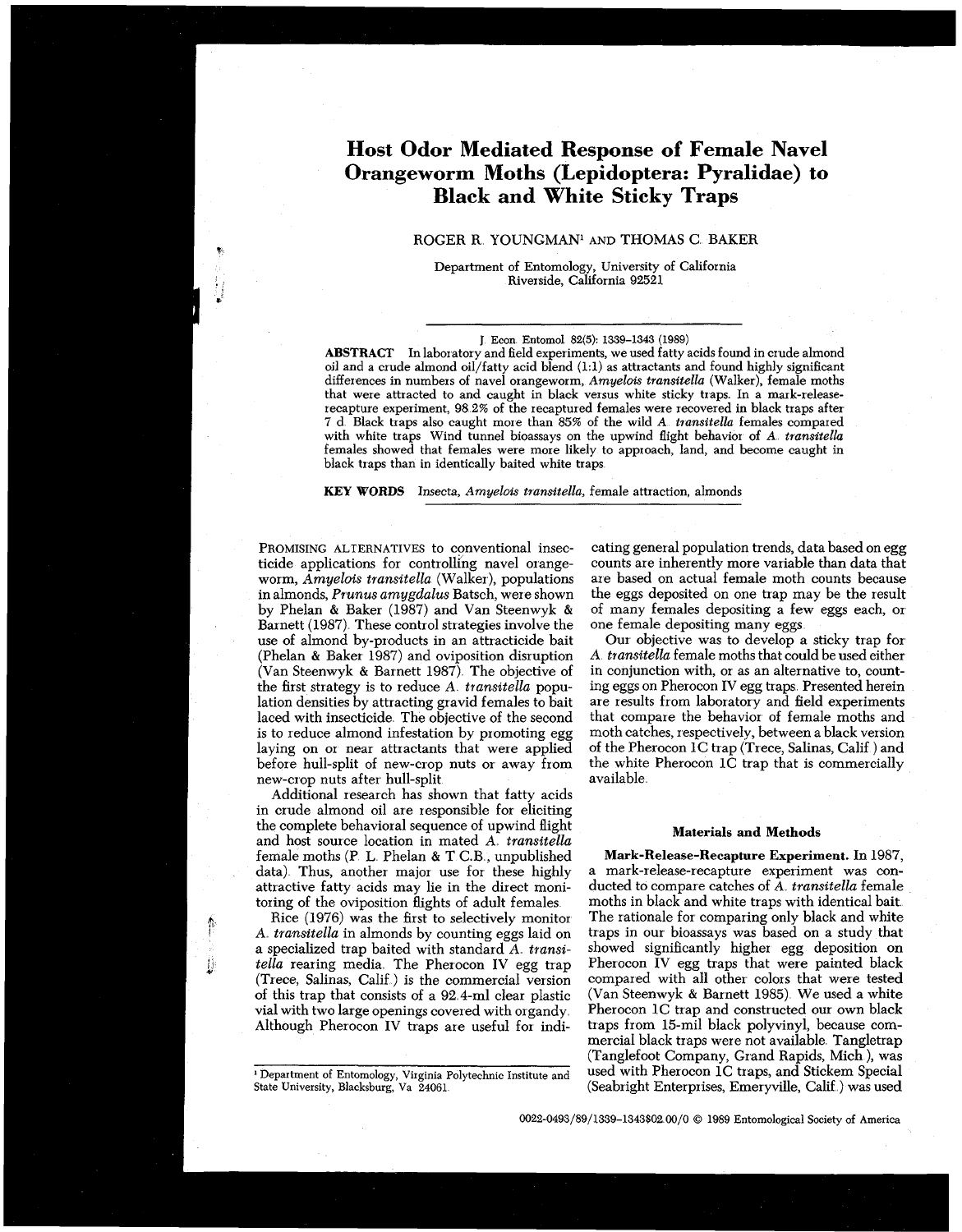in the black traps. Wind tunnel bioassays ( $n = 18$ ) replicates of  $20$  moths each) did not reveal significant differences (t test,  $t = 1.37$ , df = 34,  $P = 0.18$ ) in the number of female moth catches between identically baited  $(10 \text{ mg}$  almond oil fatty acids) black polyvinyl cards coated with either Tangle- \*\*\*\*\*\*\*\*\*\*\* trap (3.3 ± 0.4 [ $\bar{x}$  ± SD]) or Stickem Special (2.6 ± 0.4).

Larvae were reared on a modified diet (Finney  $& Brinkman$  1967) of bran, honey, and glycerol and maintained in a temperature cabinet at  $25 \pm$ 2°C and a 16:8 (L:D) photoperiod. Male and female larvae were marked internally with red dye follarvae were marked internally with red dye fol- ~~\*~~~~\*~~~ lowing a modification of the procedure described by Andrews et a1 (1980) One gram of Solvent Red \*\*\*\*\*\*\*\*\*\*\* 26 dye (Passaic Color & Chemical Company, Patterson, N J.) was dissolved in 30 ml of heated veg-<br>etable oil (Wesson) and incorporated into 9 liters<br>of regular rearing media. Larvae reared on diet containing this dye appear bright red whereas lar-<br>vae reared without dye are cream colored Pupa-<br>tion did not diminish the dye's intensity because<br> $\frac{\text{mark-release-recapture experiment conducted in a com$ the distinctive red coloration was also readily ap-<br>the distinctive red coloration was also readily apthe distinctive red coloration was also readily ap-<br>present trees; encircled dots represent trees on which<br>contract the property of block and white trops were bung. Also repre-

was a 171-ha block of 'Nonpareil,' 'Mission,' an unbaited Pherocon 1C trap was hung Trees were<br>'NePlus,' and 'Merced' varieties planted in 1968 in spaced 4.27 m apart within rows and 8.53 m apart be-'NePlus,' and 'Merced' varieties planted in 1968 in Kern County, Calif. Trees were spaced 8.53 m tween rows. between rows, with 4 27 m between trees within rows. The 0.26 ha-experimental plot was situated<br>near the center of the orchard. A total of 24 trapnear the center of the orchard A total of 24 trap- uct resulting from the compression of almonds with ping sites were located at eight directions and three rice hulls in the production of crude almond oil ping sites were located at eight directions and three rice hulls in the production of crude almond oil distances around a central release point (Fig. 1). [Phelan & Baker 1987]) plus 10% (by weight) crude<br>At each site, a pair of black and white traps was almond oil, were spaced 10 trees apart from one At each site, a pair of black and white traps was almond oil, were spaced 10 trees apart from one hung side-by-side (within 1 to 2 m of one another) another in a row located 205 m away from the on the north side of a tree at an aboveground height of approximately 3 m. Positioning of traps relative of approximately 3 m. Positioning of traps relative laying activity of wild A *transitella* females during to one another within trees was randomized. All the release-recapture interval. All traps were placed traps were baited with 60 mg of attractant, a 1:1 in the orchard on 29 September 1987.<br>blend of crude almond oil (Liberty Vegetable Oil after harvest was completed for all varieties of blend of crude almond oil (Liberty Vegetable Oil Company, Santa Fe Springs, Calif.) and fatty acids Company, Santa Fe Springs, Calif.) and fatty acids almonds, the marked moths were released on 29 (from almond oil soapstock). The attractant dis-<br>September 1987 at 1700 hours (PDST). Based on (from almond oil soapstock). The attractant dis-<br>
penser consisted of a 3- by 5-cm piece of dark green<br>
an approximate 1:1 sex ratio of the laboratory colconstruction paper with one end bent at a right angle so it could be raised approximately 1 cm

One of the by-products in the refinement of crude almond oil is a thick, viscous soapstock that contains almond oil is a thick, viscous soapstock that contains all 50 sticky traps and the four Pherocon IV egg to separate the fatty acids from the soapstock The procedure involved slowly adding 2% sulfuric acid Riverside to determine the number and sex of to a previously heated (approximately 35<sup>o</sup>C) mix- marked and unmarked (wild) moths in each trap. to a previously heated (approximately 35°C) mix-<br>ture of distilled water (100 ml) and almond oil soapstock (150 ml) to attain a pH 3. Next, the oily factor (Little  $\&$  Hills 1978) have containing the fatty acids was removed from freedom comparisons. layer containing the fatty acids was removed from freedom comparisons.<br>the mixture and purified of sediment by centrif-<br>**Wind Tunnel Experiment.** We conducted a sethe mixture and purified of sediment by centrif- ugation at 3,000 rpm for 5 min.

Two additional, unbaited Pherocon 1C control traps were hung in trees located 9.54 m NE and SW of the release point. Four black Pherocon IV However, only one adhesive, Stickem Special, was egg traps baited with almond presscake (a by-prod-used in all traps. Thus, in the construction of the egg traps baited with almond presscake (a by-prod-

| $_{\odot}$ |   |         | $\left( \bullet \right)$ |            |         | O   |  |
|------------|---|---------|--------------------------|------------|---------|-----|--|
|            |   |         |                          |            |         |     |  |
|            |   |         |                          |            |         |     |  |
|            |   |         |                          |            |         |     |  |
|            | ◉ | ٠       | ◉                        |            | ◉       |     |  |
|            |   |         |                          |            |         |     |  |
|            |   |         |                          |            |         |     |  |
|            |   | ٥       |                          |            |         |     |  |
|            |   | $\odot$ | $\odot$                  | $_{\odot}$ |         |     |  |
|            |   |         | ٠                        | X          |         |     |  |
| $\odot$    | ◉ | $\odot$ | R                        | $\odot$    | ⊙       | ره) |  |
|            |   | X       | $\bullet$                |            |         |     |  |
|            |   | $\odot$ | $\odot$                  | $\odot$    |         |     |  |
|            |   |         | $\bullet$                |            |         |     |  |
|            |   |         |                          |            |         |     |  |
|            |   |         |                          |            |         |     |  |
|            | ⊙ |         | ⊙                        |            | $\odot$ |     |  |
|            |   |         |                          |            |         |     |  |
|            |   |         |                          |            |         |     |  |
|            |   |         |                          |            |         |     |  |
| ◉          |   |         | ⊙                        |            |         | ◉   |  |

it is the moths a pair of black and white traps were hung. Also repre-<br>The almond orchard we used in this experiment sented are the release site (R) and the trees (X) on which<br>as a 171-ha block of 'Nonpareil,' 'Mission,' a

another in a row located 205 m away from the main trapping area. This was done to check eggthe release-recapture interval All traps were placed<br>in the orchard on 29 September 1987.

an approximate 1:1 sex ratio of the laboratory col-<br>ony and moth counts made on 28 September 1987, angle so it could be raised approximately 1 cm we estimated that about 2,650 marked female and above the sticky liner of the trap. 2,650 marked male moths were released. The age 2,650 marked male moths were released. The age of these moths varied from 1 to 7 d. On 6 October, traps were removed from the orchard and taken<br>to the laboratory at the University of California, Data were analyzed by  $\chi^2$  using Yates correction factor (Little & Hills 1978) for single degree of

> ries of no-choice, wind tunnel bioassays to compare<br>differences in the response of mated females between black and white traps with identical bait.<br>However, only one adhesive, Stickem Special, was

1340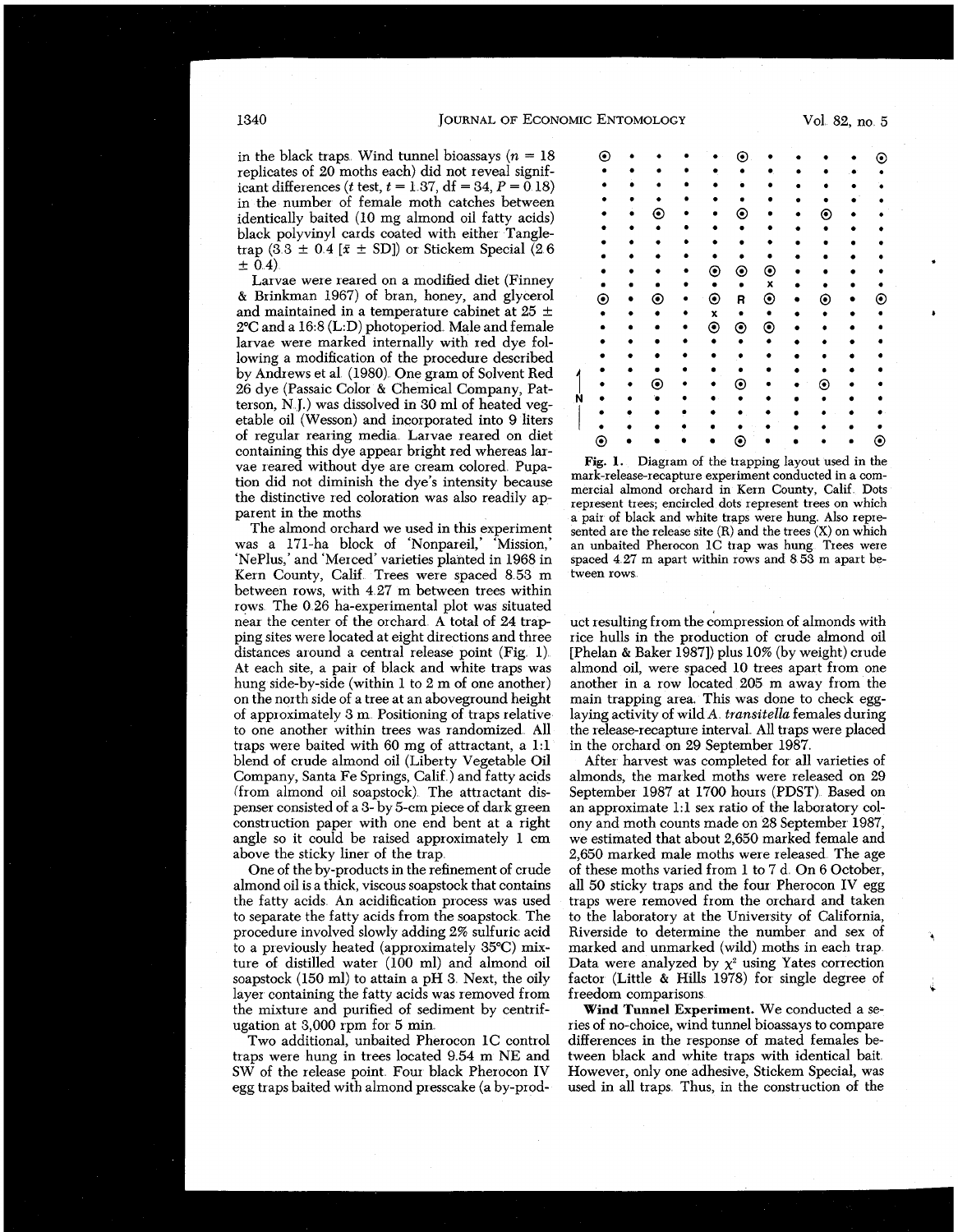

**Fig. 2.** Diagram of the wind tunnel used in laboratory bioassays Arrows indicate direction of air movement.

white trap, a Pherocon 1C top coated with Stickem Special was used in place of the commercial liner that normally is coated with Tangletrap

The wind tunnel used for this experiment was constructed from 3-mm-thick Plexiglas supported on an aluminum frame (Fig 2) The dimensions of the working section in which moths were flown were 1 8 by 0 6 by 0 6 m. For a more detailed description see Farkas et a1 (1974) and Willis & Baker (1984). To simulate conditions approximating twilight in the wind tunnel, a 0 5-lux light level was used Other variables included a constant windspeed of  $0.5 \text{ m/s}$ ,  $24-25^{\circ}\text{C}$  temperature, and 39-45% RH

Larvae were reared according to the procedure described previously. Because only mated female moths are attracted to crude almond oil (Phelan & Baker 1987), females were taken from mating cages with screen sides  $(25 \text{ cm}^3)$  containing a minimum of 100 moths in about a 1:1 sex ratio. Dissections of differentially aged female moths revealed that all females contained at least one spermatophore by the fourth day after adult emergence. Thus, the age of females flown in the wind tunnel bioassays was standardized at 4 d

We used the green construction paper dispensers to dispense the attractants in all tests To make it easier to position the dispenser in the sticky liner of the trap, we bent 1 cm of the construction paper at a 90' angle By placing the shorter end of the dispenser in the sticky liner, we could position the remaining 4 cm with the attractant parallel to the direction of air movement Fresh dispensers, with 10 mg fatty acids, were prepared each day that ences that might occur between two or more dispensers, the same dispenser was used in both traps.

Approximately 2 h before testing, 10 4-d-old female moths were transferred individually from their mating cage to a small, cylindrical screen cage (55 mm diameter by 80 mm long) with a plastic Petri dish lid covering the open end Because nochoice bioassays were performed, the two treatments were randomly assigned to each pair of cages

The two treatments then were evaluated in succession for a 1-h interval

After 10 moths in a cage were conditioned to low light (0 5 lx) for 30 min, they were placed on a 25-cm-high platform located 18 m downwind of either a black or a white trap in the wind tunnel (Fig 2) Immediately after we put the cage in the wind tunnel, we removed the Petri dish lid Obser vations of moth behavior lasted 30 min per treatment and included scoring the number of times females approached within 20 cm or less of the downwind side of the trap (approach), and the number of times females landed on the trap. A landing, regardless of whether or not it resulted in a capture, was defined as remaining on the trap for a minimum of 1 s The landing category was included because females usually did not enter the trap and become stuck without first landing on either the downwind edge of the liner (without adhesive) or the top or bottom of the trap We also recorded the number of females caught in the trap at the end of the 30-min bioassay Any females not caught in the trap at the end of the period were removed from the wind tunnel before the beginning of the next bioassay Three bioassays, comprising 60 moths, were typically performed each day A *t* test was used to test for differences in the number of approaches, landings, and captures between black and white traps Data pertaining to the number of approaches and landings were transformed using  $(x + 0.5)^n$ ; capture data were transformed using  $arcsine(x)^{\frac{k}{2}}$ 

# **Results**

**Mark-Release-Recapture Experiment.** The difference in numbers of marked A *transitella* females recaptured in black traps compared with white traps was highly significant ( $P \leq 0.001$ ) with more than 98% recovered from the black traps (Table 1) Similar to marked females, wild A. *transitella* females also had a strong preference for the black traps in which nearly six times as many wild females (85 3%) were caught As expected, num-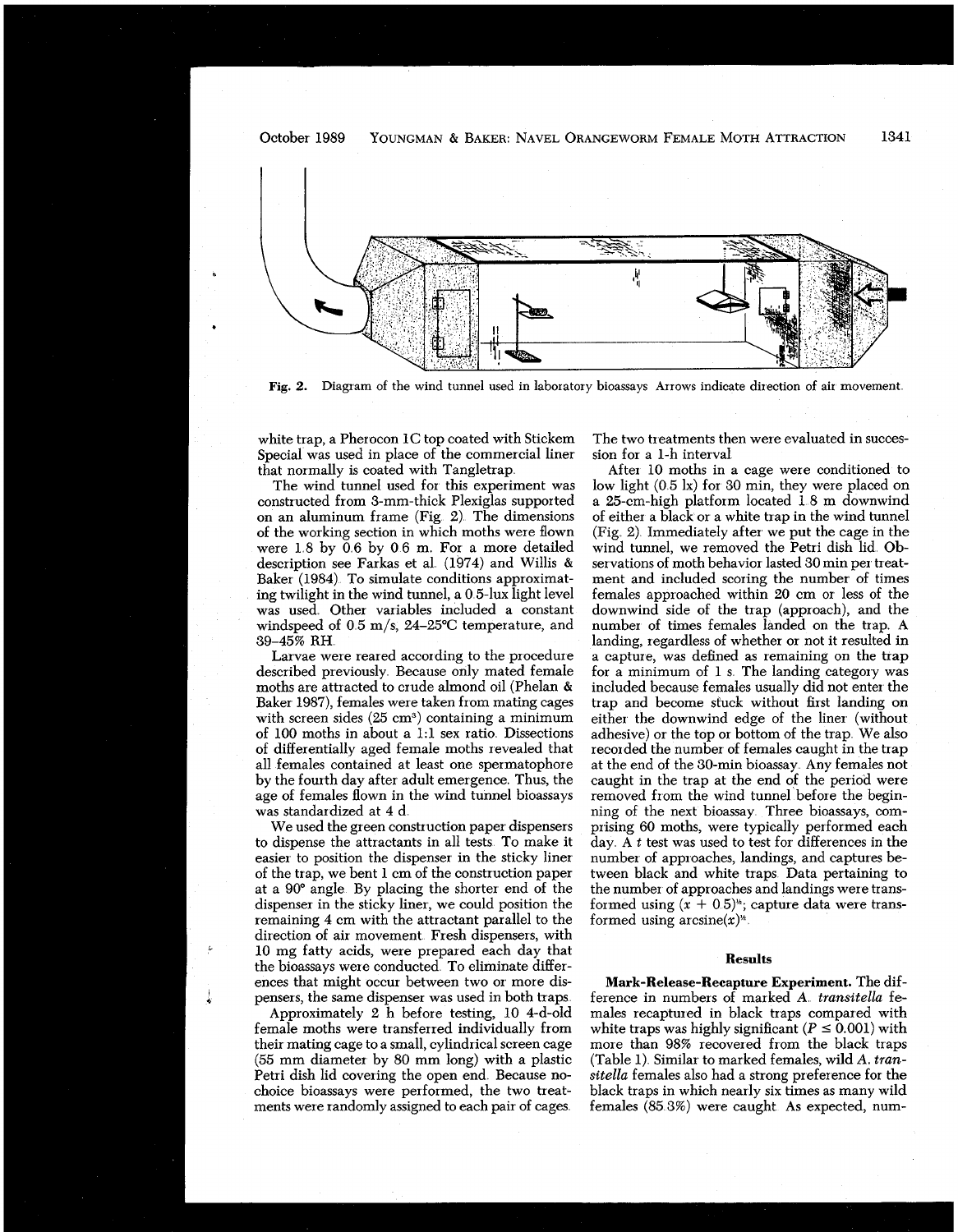#### **JOURNAL OF ECONOMIC ENTOMOLOGY**

**Table 1,. Trap catches of laboratory-reared marked and wild A.** *transitella* **moths in commercial (white) Pherocon 1C traps and a black version of the trap** 

|        | Total no caught |        |          |       |        |      |  |
|--------|-----------------|--------|----------|-------|--------|------|--|
|        |                 | 99     | $\chi^2$ | රීරී  | $x^2$  |      |  |
|        | Black           | White  |          | Black | White  |      |  |
| Marked | 110             | 9***   | 1022     | 29    | $0***$ | 27.0 |  |
| Wild   | 29              | 5***   | 155      | 50    | 1***   | 45.1 |  |
| Total  | 139             | $7***$ | 117.5    | 79    | 1***   | 74.1 |  |

\*\*\*, Significant at  $P \le 0.001$  according to  $\chi^2$ ; Yates correction factor for single degree of freedom comparisons was used for all analyses (Little & Hills **1978)** 

bers of marked females in black traps were inversely related to distance; traps nearest (8 53 m) the release point averaged  $15.\overline{5} \pm 5.0$  ( $\overline{x} \pm \text{SEM}$ ) females per trap, whereas those farthest (60 35 m) from the release point averaged  $1.0 \pm 0.6$  per trap. Also as expected, the captures of wild females were evenly distributed across the traps with an average of  $1.4 \pm 0.4$  near the release point,  $1.1 \pm 0.6$  in the middle, and  $1.1 \pm 0.4$  at the edges.

Black traps also attracted significantly ( $P \le 0.001$ ) more marked and wild males than white traps (Table 1) However, the occurrence of males in black or white traps was probably more a function of their attraction to pheromone emitted by females already caught in the trap, than to the almond odor attractant itself. In the process of attempting to free themselves from the sticker, we observed that females extended their abdomens into the air and extruded their pheromone glands Additional support for this hypothesis is provided by the fact that males were found only in traps in which at least one female was present No males were found in 23 traps that contained from one to nine females per trap after 7 d

No moths were caught in the two unbaited Pherocon 1C traps that had been placed near (9 54 m) the release point at the same time as the other traps The Pherocon IV egg traps averaged  $32.8 \pm 20.4$ eggs per trap by the end of the trapping interval

**Wind Tunnel Experiment.** The results of the no-choice, wind tunnel experiment agreed with those of the field experiment Black traps resulted in significantly  $(P \le 0.05)$  more female approaches, landings, and catches than white traps (Table 2)

Observations during the initial phase (first meter) of odor-mediated upwind flight indicated that the percentage of females flying upwind to the black and white traps was similar However, significantly more females were observed approaching to within 20 cm or less of the downwind entrance of a black trap compared with a white trap.

The greater trapping efficiency of the black trap compared with the white trap can be explained by inspecting the approach/landing and landing/capture ratios (Table 2). On average, every 1.5 approaches to a black trap resulted in a landing, whereas nearly twice as many approaches  $(2.8)$ were necessary for the white trap This was not the case for the landing/capture ratios. The difference in landing/capture ratios between black (2 3:l) and white  $(2.0.1)$  traps were small by comparison indicating that both were equally acceptable to females once they had landed These findings show that some form of visual repellency to white traps is expressed during flight The findings of Van Steenwyk & Barnett (1985) of fewer eggs on white (clear) versus black Pherocon IV egg traps might be at least partially explained by the reluctance of gravid females to land on white surfaces

### **Discussion**

Attraction of *A transitella* female moths to either fatty acids alone or blended with crude almond oil can be dramatically increased with black sticky traps compared with white sticky traps. Thus, strong consideration should be given to the visual aspect when monitoring tools and attract-and-kill baits are designed for this pest. Furthermore, the approximate 4% recapture rate of the marked females in the mark-release-recapture experiment demonstrates again the highly attractive nature of the almond-oil fatty acids to females, because even in experiments involving other species and highly attractive sex pheromone blends, recaptures of marked male moths do not generally exceed 5% (Elkinton & Card6 1981)

Lieu et a1 (1982) first reported the presence of free fatty acids (i e , palmitic, oleic, and linoleic) in frass from infested almonds, but because they found no positive effect in egg-laying bioassays, they concluded that the fatty acids were not active constituents However, using a wind tunnel bioas-

**7** 

**Table 2. No-choice wind tunnel bioassays** 

| Treatment<br>and t statistics |    |                  | Ratio         |                  |          |         |
|-------------------------------|----|------------------|---------------|------------------|----------|---------|
|                               | n  |                  | Approaches/   | Landings/        |          |         |
|                               |    | Approaches       | Landings      | Catches          | landings | catches |
| Black traps                   | 14 | $12.4 \pm 1.5^*$ | $82 \pm 17**$ | $3.5 \pm 0.4***$ | 1 5:1    | 2.3:1   |
| White traps                   | 14 | $74 \pm 12$      | $2.6 \pm 1.1$ | $1.3 \pm 0.5$    | 28:1     | 20:1    |

\*, Significant at P **5 0 05;** \*\*, significant at P **5 0 01;** \*\*\*, significant at P **5 0 001,** according to a paired *t* test

a Means (?SEM) are based on raw data; statistical analyses **were** performed on transformed data Approaches, **t** = **2 58;** landings,  $t = 3.45$ ; catches,  $t = 4.06$ 

Vol. 82, no. 5

1342